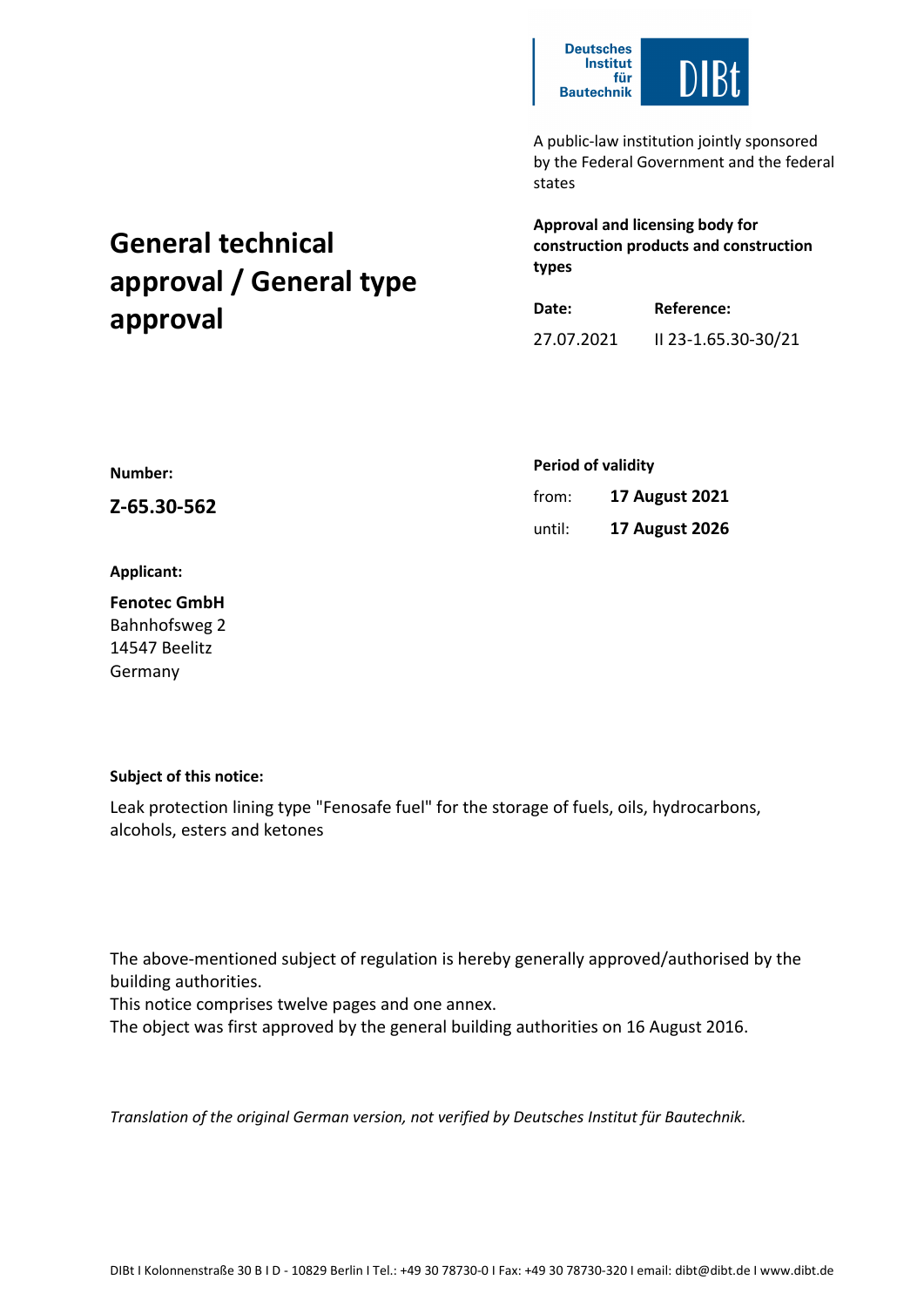

**Page 2 of 12 I 27 July 2021**

#### **I GENERAL REGULATIONS**

- 1 This notice proves the usability or applicability of the subject matter of the regulation in the sense of the building regulations of the federal states.
- 2 This notice does not replace the permits, approvals and certificates required by law for the implementation of building projects.
- 3 This notice is issued without prejudice to the rights of third parties, in particular private property rights, are granted.
- 4 Copies of this notification must be made available to the user of the subject matter of the regulation, without prejudice to further provisions in the "Special Provisions". In addition, the user of the subject matter must be informed that this notification must be available at the place of use or application. Copies must also be made available to the authorities involved upon request.
- 5 This notification may only be reproduced in full. Publication of extracts requires the consent of Deutsches Institut für Bautechnik. Texts and drawings of promotional literature must not contradict this notice, translations must contain the note "Translation of the original German version not verified by Deutsches Institut für Bautechnik".
- 6 This notification is revocable. The provisions may be subsequently supplemented and amended, in particular if new technical expertise makes this necessary.
- 7 This notice refers to the information provided and documents submitted by the applicant. A change in these basic principles is not covered by this notification and must be disclosed to Deutsches Institut für Bautechnik without delay.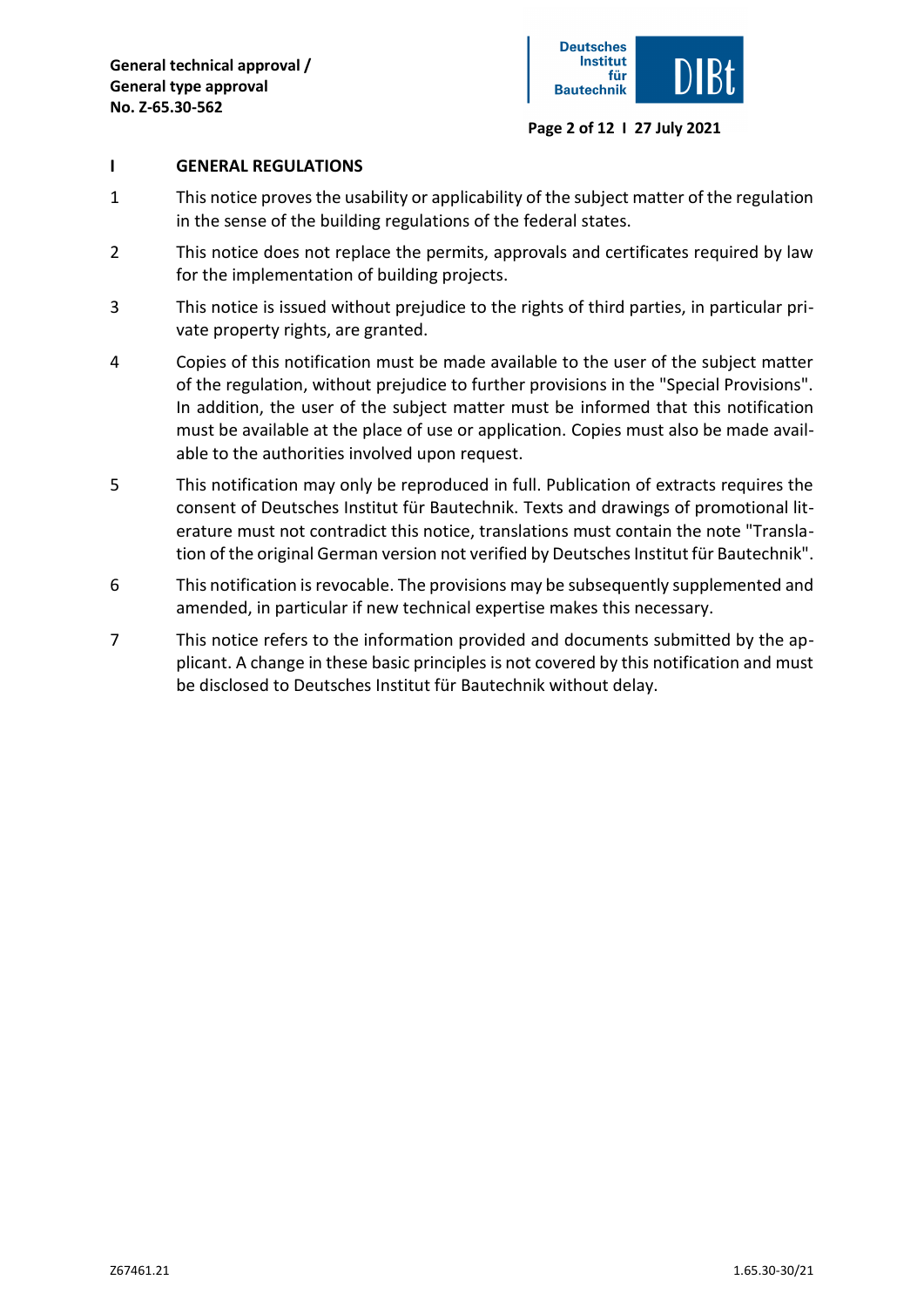

**Page 3 of 12 I 27 July 2021**

#### **I SPECIAL PROVISIONS**

#### **1 Subject matter of regulation and area of use respectively scope of application**

(1) The subject of this notice is a leak protection lining of the type "Fenosafe fuel" which is part of a leak detection device and is used to create a surveillance space together with a tank wall. The leak protection lining may be used for the storage of the following Liquids with a minimum ignition energy MIE  $\geq$  0.2 mJ:

- 1. petrol according to DIN EN 228<sup>1</sup> with an ethanol content of max. 20 %,
- 2. diesel fuel according to DIN EN 590 $^2$ , or mixtures of diesel fuel and a total of max. 20 % fatty acid methyl ester (FAME) according to DIN EN 14214<sup>3</sup>, for use as a fuel for vehicles,
- 3. unused internal combustion engine oils, unused motor vehicle transmission oils, aliphatic and aromatic hydrocarbons with a mass fraction of aromatics of max. 20 % and a flash point  $> 55$  °C (media group 3 according to DIN EN 14879-4<sup>4</sup>, Annex C, Table C.1),
- 4. used internal combustion engine oils and used motor vehicle transmission oils having a flash point > 55 °C (media group 5b according to DIN EN 14879-4, Annex C, Table C.1),
- 5. all hydrocarbons including benzene and mixtures containing benzene (media group  $5<sup>d</sup>$  according to DIN EN 14879-4, Annex C, Table C.1),
- 6. all alcohols and glycol ethers (media group 7 according to DIN EN 14879-4, Annex C, Table C.1),
- 7. all organic esters and ketones, (media group 8 including 8a and 8b (biodiesel) according to DIN EN 14879-4, Annex C, Table C.1,
- 8. aviation gasoline 100 LL and jet fuel Jet-A1 with additives (NATO code F-34).

(2) Each leak protection liner consists of a tailored liner (inner cover), a bottom protection plate welded to the liner, an intermediate layer and the accessories, e.g. fastening devices, connecting lines, grommets and angled hose nozzles.

(3) The surveillance space is monitored by a vacuum leak detector with an alarm switching pressure of at least 30 mbar negative pressure ( $\leq$  -30 mbar) and a pumpoff pressure, depending on the intermediate layer, of at most 100 mbar ± 15 mbar negative pressure ( $\geq$  -100 mbar) respectively at most 450 mbar  $\pm$  15 mbar negative pressure ( $\ge$  -450 mbar). A leak in the walls of the surveillance space is detected by an increase in pressure and indicated visually and acoustically (for an example of the arrangement of the leak protection lining, see Appendix 1).

(4) The leak protection lining may be installed in cylindrical tanks made of steel. The tanks must not be higher than 3 m.

<sup>1</sup> DIN EN 228:2017-08 Automotive fuels - Unleaded petrol - Requirements and test methods <sup>2</sup> DIN EN 590:2017-10 Automotive fuels - Diesel - Requirements and test methods

<sup>&</sup>lt;sup>3</sup> DIN EN 14214:2019-05 Liquid petroleum products - Fatty acid methyl esters (FAME) for use in diesel engines and heating applications - Requirements and test methods

<sup>4</sup> DIN EN 14879-4:2008-01 Organic coating systems and linings for protection of industrial apparatus and plants against corrosion caused by aggressive media - Part 4: Linings on metallic components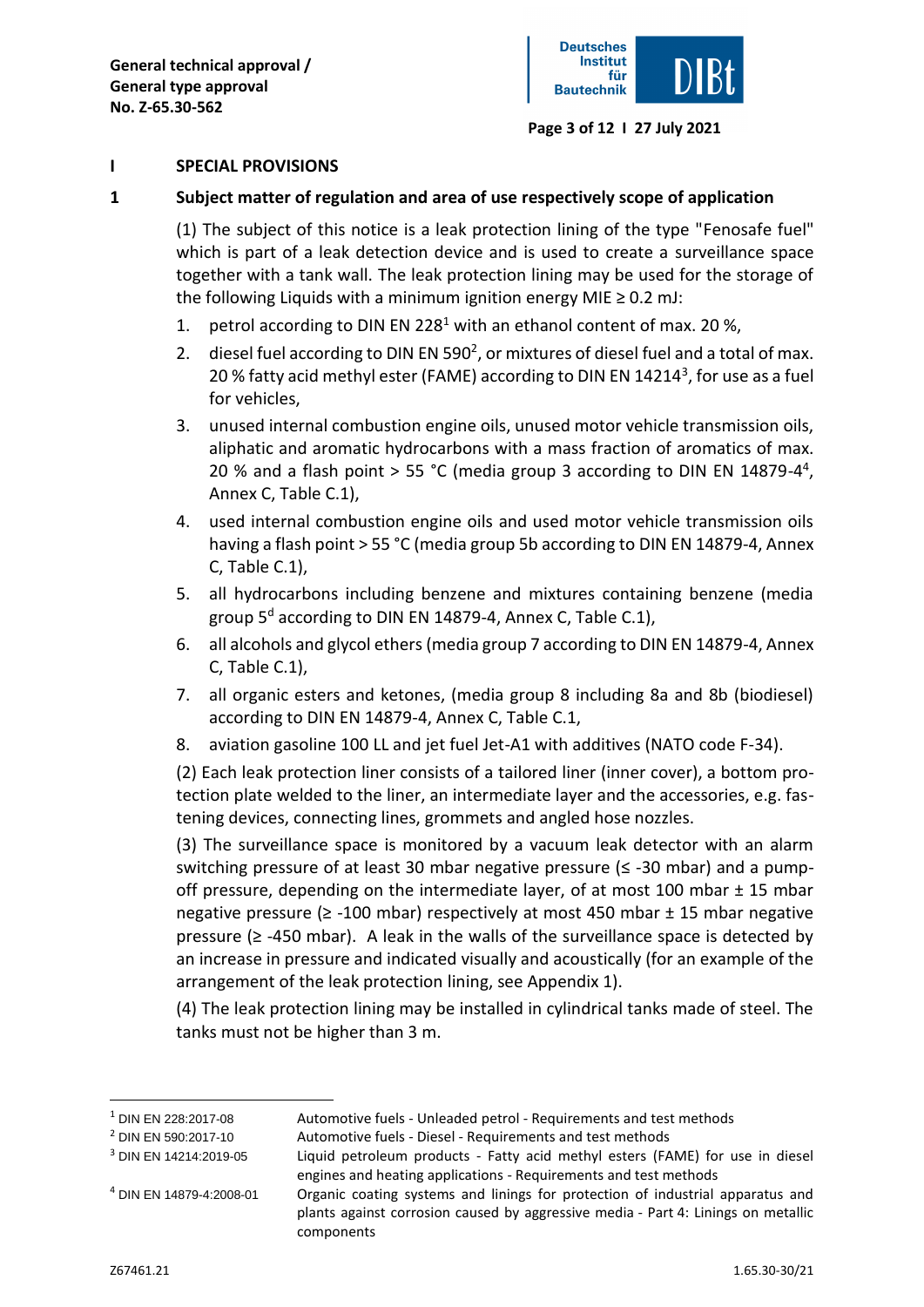

#### **Page 4 of 12 I 27 July 2021**

(5) The tanks must be demonstrably suitable for the storage of the liquids referred to in paragraph (1) and must be operated under atmospheric pressure at a temperature of max. 30 °C.

(6) This notice provides proof of the functional safety of the subject of regulation within the meaning of paragraph (1).

(7) The notice shall be issued without prejudice to the provisions and reservations of review or of approval of other areas of law.

(8) This notice considers the water law requirements for the subject matter of the regulation. Pursuant to  $\S$  63 para. 4 nos. 2 and 3 WHG5, the subject matter is thus deemed suitable from the point of view of water law.

(9) The period of validity of this notice (see page 1) refers to the use in the sense of installation of the subject matter of the regulation and not to the use in the sense of subsequent use.

## **2 Provisions for the construction product**

## **2.1 General**

The leak protection lining and its parts shall comply with the Special Provisions and the Annex to this notice as well as the information deposited with Deutsches Institut für Bautechnik.

## **2.2 Composition and properties**

(1) The inlay consists of the foil type "Fenosafe silver 800ext" with a total thickness of 0.9 mm. It meets the following requirements:

- it withstands the mechanical and thermal stresses that occur,
- it is chemically resistant to the liquids mentioned in section 1 (1),
- it has a permeability that ensures the functionality of the intermediate layers in accordance with section 2.2 (3) and the leak detector,
- it is conductive and may be used in accordance with test reports "PTB Ex 14-54194" of 05.12.2014 and "PTB Ex 16-56154-best-korr" of 13.01.2017 for the storage of liquids with a flash point ≤ 55 °C.

(2) The bottom protection plate is made of the material of the foil type "Fenosafe silver 800" and has a thickness of 0.8 mm. It is welded to the inlay at the applicant's factory.

(3) Synthetic fleece sheets may be used as an intermediate layer for tanks that are more than 30 cm below ground level or are installed above ground in buildings at a temperature not exceeding 40 °C, as follows:

- Type "LSV 6", weight per unit area: approx. 1000 g/m<sup>2</sup>, thickness approx. 9 mm, conductive,

for the liquids 1. to 6. and 8. according to section 1 (1),

Pump-off pressure of the leak detector max. 100 mbar ± 15 mbar negative pressure.

- Type "Fenotex", weight per unit area: 340 to 450 g/m<sup>2</sup>, thickness: 4 to 5 mm, for the liquids 1. and 2. according to section 1 (1),

<sup>5</sup> Water Resources Act of 31 July 2009 (BGBl. I p. 2585), as last amended by Article 1 of the Act of 19 June 2020 (BGBl. I p. 1408)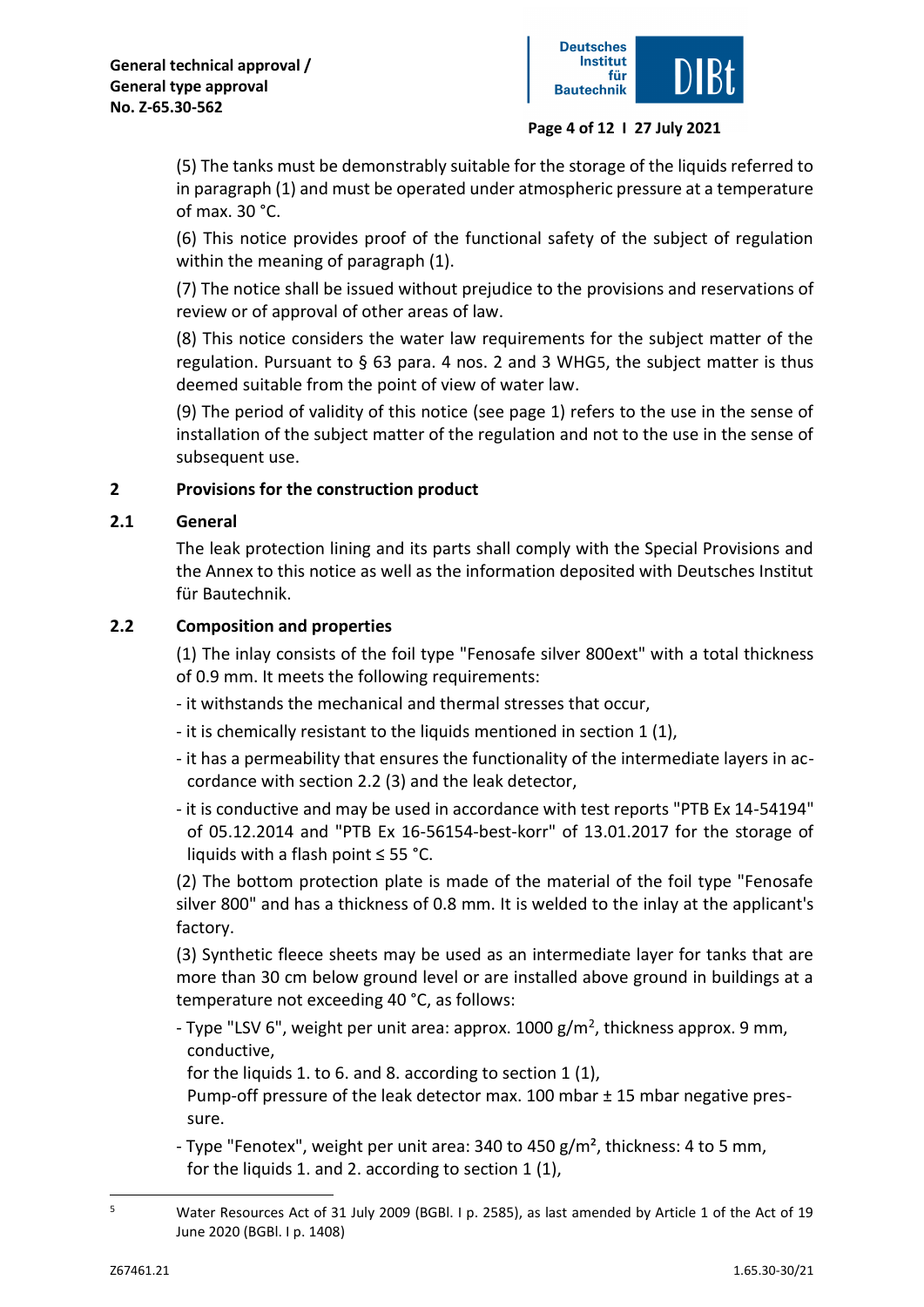

#### **Page 5 of 12 I 27 July 2021**

Pump-off pressure of the leak detector max. 450 mbar ± 15 mbar negative pressure,

double-layer installation at the bottom and from there on the tank wall minus 2 m.

- Type "Fenotex plus", weight per unit area: 590 to 610 g/m², thickness: 6 to 7 mm, for the liquids 1. and 2. according to section 1 (1),

Pump-off pressure of the leak detector max. 100 mbar ± 15 mbar negative pressure.

(4) The inner diameter of the connecting pipes between the leak detector and the surveillance space must be at least 4 mm for tanks that are at least 30 cm below ground level and for tanks in rooms, and at least 6 mm for other tanks. For connecting pipes longer than 50 m, a correspondingly larger inner diameter must be selected.

## **2.3 Production and labelling**

## **2.3.1 Production**

(1) The film "Fenosafe silver 800" and the fleece for the intermediate layer may only be manufactured in the factories that have been named to the DIBt.

(2) The foil may only be manufactured and the discharge capacity produced in the factory of the applicant, Fenotec GmbH in 14547 Beelitz. The joining seams of the inlay must be made in accordance with DVS guideline 2225-1<sup>6</sup>. The person performing the weld or the person responsible for the execution of the weld seam must have a valid certificate according to DVS guideline 2212 part  $3^7$ . After processing, the foil has the designation "Fenosafe silver 800<sup>ext</sup>".

#### **2.3.2 Packaging, transport, storage**

Packaging, transport and storage of the construction products or components according to section 1 (2) must be carried out in such a way that the usability is not impaired. Building products or components damaged during transport and storage must be removed from further use.

#### **2.3.3 Labelling**

(1) The tailored inlay as well as the intermediate layer, its packaging or its delivery note shall be marked by the applicant with the mark of conformity (Ü mark) according to the conformity mark ordinances of the federal states. The labelling may only be made if the requirements according to section 2.4 are fulfilled. In addition, the tailored inlay must be marked with the following information.

- Name or code of the product type,
- year of manufacture,
- serial number.

(2) With regard to the labelling by the operator of the tanks fitted with a leak protection lining, see section 4.1 (1).

<sup>7</sup> DVS- guideline 2212-3:1994-10 Testing of Plastics Welders - Test Group III - Lining membranes in geotechnical and hydraulic engineering

<sup>6</sup> DVS- guideline 2225-1:2019-10 Welding of lining membranes of polymer materials in geotechnical and hydraulic engineering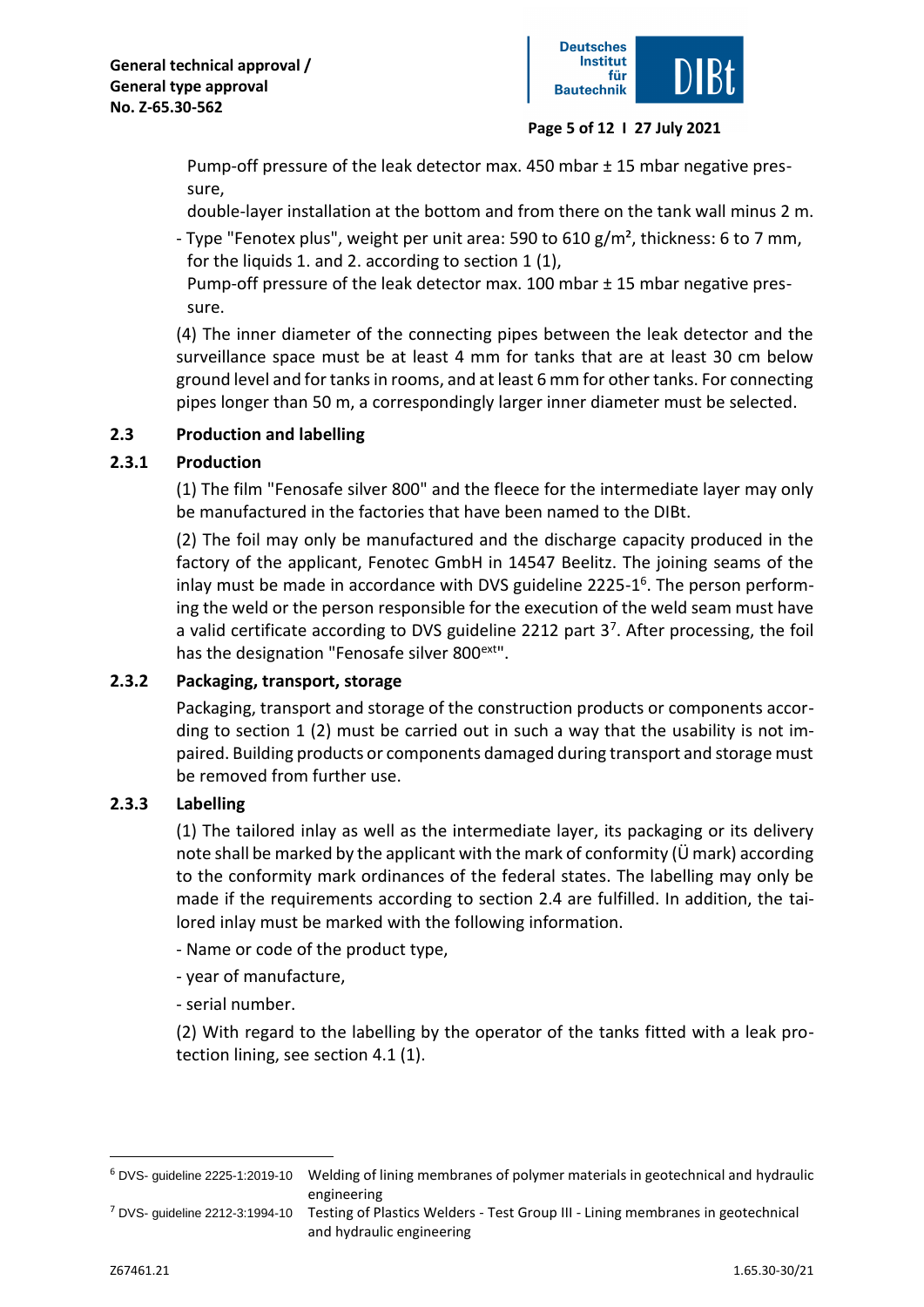

**Page 6 of 12 I 27 July 2021**

#### **2.4 Conformity attestation**

#### **2.4.1 General**

(1) The attestation of compliance of the non-tailored foil with the provisions of the general technical approval covered by the notification shall be provided for the manufacturing plant by means of a declaration of compliance of the manufacturer on the basis of a factory production control and a certificate of compliance of a certification body recognised for this purpose as well as regular external surveillance by a recognised surveillance body according to the following provisions:

- For the issuing of the certificate of conformity and the external surveillance, including the product tests to be carried out, the manufacturer of the foil shall engage a certification body recognised for this purpose as well as a surveillance body recognised for this purpose.
- The certification body shall provide the Deutsches Institut für Bautechnik with a copy of the certificate of conformity issued by it.

(2) The attestation of compliance of the tailored inlay as well as the intermediate layer with the provisions of the general technical approval covered by the notice shall be made for the manufacturer's works with a declaration of compliance on the basis of a factory production control and an initial test of the products by a testing body recognised for this purpose. The manufacturer must submit the declaration of compliance by marking the products with the mark of conformity (Ü mark) with a note of the intended use.

#### **2.4.2 Factory production control**

(1) A factory production control system shall be established and maintained at the manufacturing plant. In-house production control means the continuous surveillance of production to be carried out by the manufacturer to ensure that the products manufactured by him conform to the provisions of the general technical approval covered by the notice. The factory production control must include at least the measures listed below.

(2) The results of the factory production control shall be recorded and evaluated. The records shall contain at least the following information:

- designations of the foil and the intermediate layer,
- type of inspection or test,
- date of manufacture and testing of the un-tailored foil, the tailored inlay and the interlayer,
- results of the inspections or tests,
- signature of the person responsible for factory production control.

(3) The records shall be kept for at least five years. They must be submitted to the Institut für Bautechnik and the competent supreme building supervisory authority on request.

(4) If the test result is unsatisfactory, the applicant shall immediately take the necessary measures to remedy the defect. Foils, inlays and layer pads which do not meet the requirements shall be handled in such a way that confusion with matching ones is excluded. After the fault has been remedied, the test in question must be repeated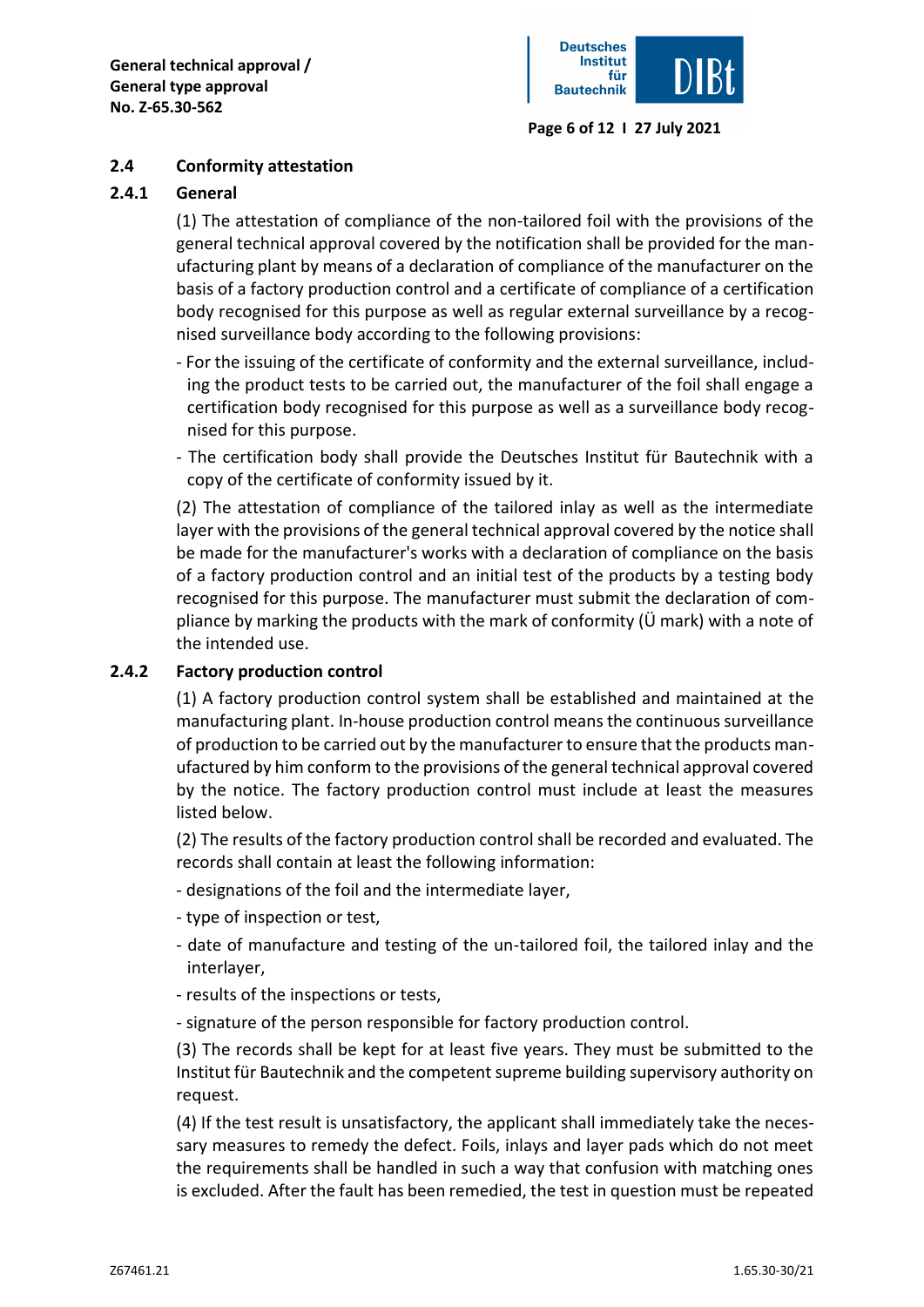

## **Page 7 of 12 I 27 July 2021**

without delay, insofar as this is technically possible and necessary to prove that the fault has been remedied.

#### 2.4.2.1 Factory production control of the un-tailored foil

(1) The applicant shall verify that with the acceptance test certificate 3.1 according to DIN EN 10204<sup>8</sup> for the foil it is attested by the manufacturer of the foil according to a factory production control that the tests according to the following table have been carried out and that the requirements have been met:

|                                                 | <b>Test basis</b>                                                               | Requirements                                                                                                  | Frequency            |
|-------------------------------------------------|---------------------------------------------------------------------------------|---------------------------------------------------------------------------------------------------------------|----------------------|
| General texture<br>and appearance               | visual                                                                          | Closed surface, free of<br>cracks, bubbles and<br>pores, no damage                                            | min. 1x<br>per batch |
| Thickness                                       | DIN EN 1849-29                                                                  | Nominal thickness:<br>$0.8$ mm<br>average deviation $± 10\%$<br>Deviation of individual<br>values $\leq 12\%$ | min. 1x<br>per batch |
| Density                                         | DIN EN ISO 1183-1 <sup>10</sup>                                                 | 1,26 g/cm <sup>3</sup> ± 2%                                                                                   | $1x$ per<br>batch    |
| Tensile strength                                | DIN EN ISO 527-311<br>Test speed:<br>200 mm/min ± 10%<br>specimens: Type 2      | $\geq$ 15 MPa                                                                                                 | min. 1x<br>per batch |
| Elongation at<br>break                          | <b>DIN EN ISO 527-3</b><br>Test speed:<br>200 mm/min ± 10%<br>specimens: Type 2 | $\geq 200\%$                                                                                                  | min. 1x<br>per batch |
| Dimensional<br>change after<br>storage at 80 °C | DIN EN 1107-2 <sup>12</sup>                                                     | $\leq 10\%$                                                                                                   | min. 1x<br>per batch |
| Folding in the<br>cold                          | DIN EN 495-513                                                                  | No cracks at -20 °C                                                                                           | annually             |

| <sup>8</sup> DIN EN 10204:2005-01       | Metallic products - Types of inspection documents                                  |
|-----------------------------------------|------------------------------------------------------------------------------------|
| <sup>9</sup> DIN EN 1849-2:2010-04      | Flexible sheets for waterproofing - Determination of thickness and mass per unit   |
|                                         | area - Part 2: Plastics and rubber sheets for roof waterproofing                   |
| <sup>10</sup> DIN EN ISO 1183-1:2013-04 | Plastics - Methods for determining the density of non-cellular plastics - Part 1:  |
|                                         | Immersion method, liquid pycnometer method and titration method                    |
| <sup>11</sup> DIN EN ISO 527-3:2003-07  | Plastics - Determination of tensile properties - Part 3: Test conditions for films |
|                                         | and sheets                                                                         |
| <sup>12</sup> DIN EN 1107-2:2001-04     | Flexible sheets for waterproofing - Determination of dimensional stability - Part  |
|                                         | 2: Plastic and rubber sheets for roof waterproofing                                |
| <sup>13</sup> DIN EN 495-5:2013-08      | Flexible sheets for waterproofing - Determination of foldability at low            |
|                                         | temperature - Part 5: Plastic and rubber sheets for roof waterproofing             |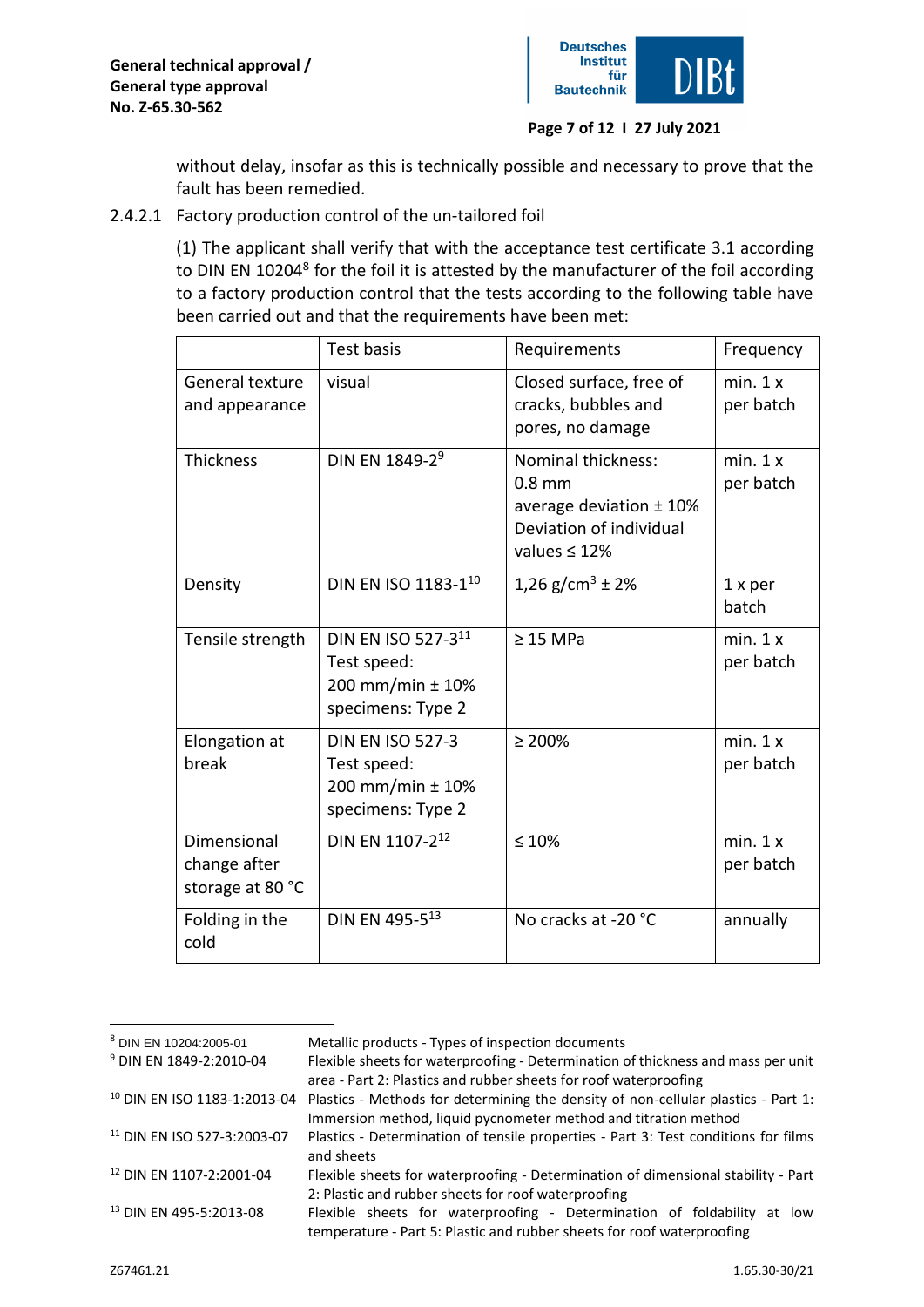

#### **Page 8 of 12 I 27 July 2021**

| Marking | visual | <sup>1</sup> Designation "Fenosafe                     | I on each |
|---------|--------|--------------------------------------------------------|-----------|
|         |        | $\frac{1}{2}$ silver 800" inside the roll $\vert$ roll |           |
|         |        | sleeve                                                 |           |

(2) At the applicant's factory, the surface resistance of each tailored inlay shall be tested at 8 defined measuring points according to DIN IEC 62631-3-2<sup>14</sup> with the corresponding measuring voltage. The resistance must be <10 $9$  Ω.

## 2.4.2.2 Factory production control of the tailored inlay

(1) The routine testing of the tailored inlay must include at least the following measures:

- testing for dimensional accuracy,

- testing for leak tightness,

- Inspection of all joining seams in accordance with DVS Guideline 2225-2<sup>15</sup>

(2) For each welding procedure used, the behaviour of the joint seam during the shear test and the joining factor shall be tested four times a year on parallel samples according to the following conditions:

Test according to DIN EN ISO 527-3<sup>16</sup>, test speed: at least 100 mm/min, specimens: Type 2

The test specimens are taken from two web sections joined together parallel to the longitudinal direction in such a way that the joint seam is arranged in the middle of the measuring length and perpendicular to the tensile direction. The ratio of the tensile strength of the joined to the unjoined material gives the joining or welding factor. The test conditions must be the same for all samples to be compared.

The following requirements must be met:

- breakage outside the joining seam,

- joining factor ≥ 0.5.

#### 2.4.2.3 Factory production control of the intermediate layer

Within the scope of the incoming inspection of each intermediate layer, the result of the following tests in accordance with DIN EN 13160-7<sup>17</sup> section 5.1.4, documented in the manufacturer's factory by inspection certificate "3.1" according to DIN EN 10204<sup>18</sup>, shall be checked for completeness and documented:

A nonwoven test sample of 100  $cm<sup>2</sup>$ , square or circular, from each batch is subjected to 1.3 x the highest possible pressure<sup>x</sup>, but at least 0.5 bar, at room temperature until the residual thickness does not change by more than 1 % within 24 h from the initial thickness.

 $\frac{1}{2}$  yearly this pressure load of the nonwoven test samples shall be carried out at 40 °C.

| <sup>14</sup> DIN IEC 62631-3-2:2016-10    | Dielectric and resistive properties of solid insulating materials – Part 3-2:<br>Determination of resistive properties (DC Methods) - Surface resistance and<br>surface resistivity |
|--------------------------------------------|-------------------------------------------------------------------------------------------------------------------------------------------------------------------------------------|
| <sup>15</sup> DVS Guideline 2225-2:2019-02 | Joining of Lining Membranes Made of Polymer Materials - Site Testing                                                                                                                |
| <sup>16</sup> DIN EN ISO 527-3:2003-07     | Plastics - Determination of tensile properties - Part 3: Test conditions for films<br>and sheets                                                                                    |
| <sup>17</sup> DIN EN 13160-7:2016-12       | Leak detection systems - Part 7: Requirements and test/assessment methods<br>for interstitial spaces, leak detection linings and leak detection jackets                             |
| <sup>18</sup> DIN EN 10204:2005-01         | Metallic products - Types of inspection documents                                                                                                                                   |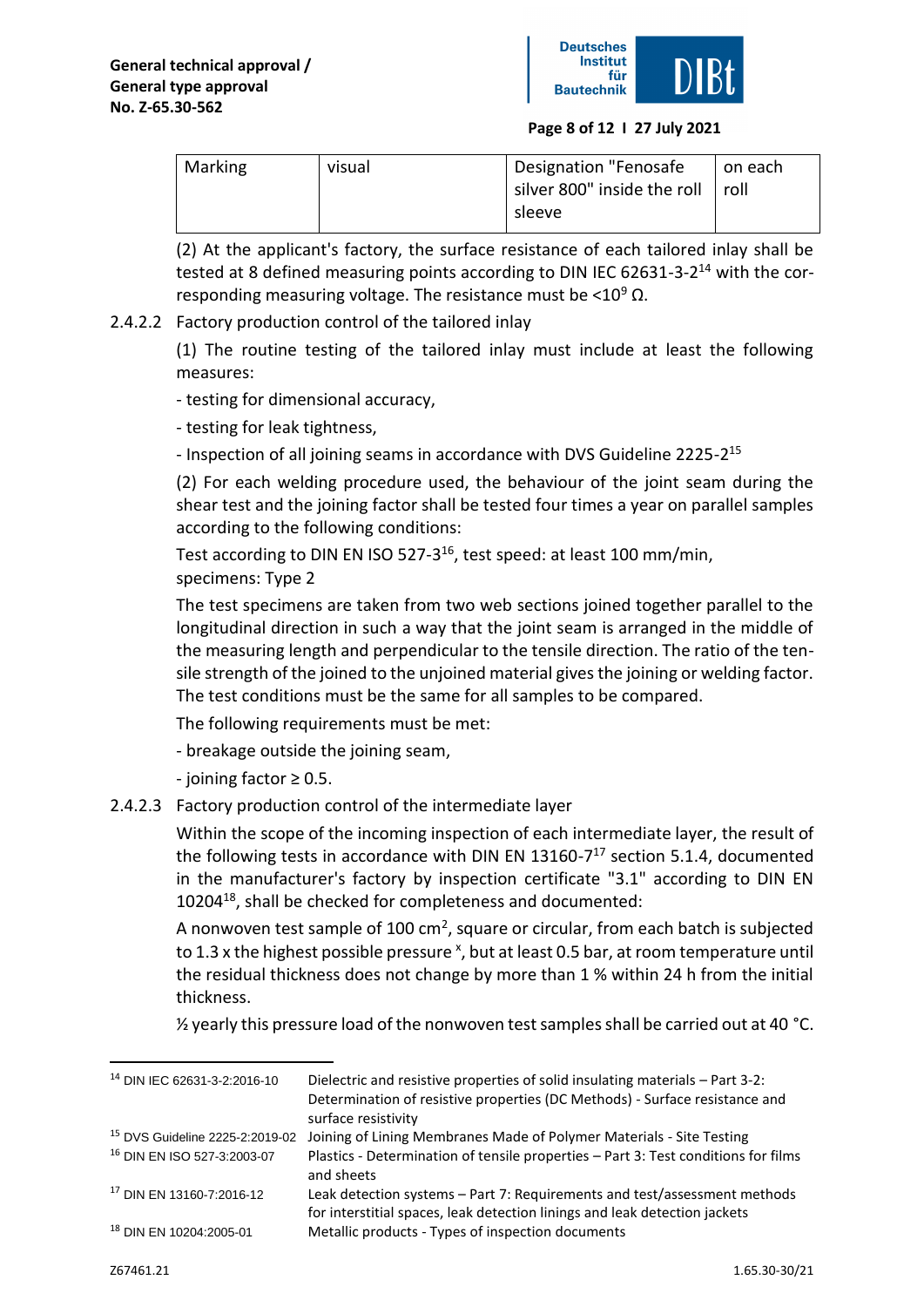

#### **Page 9 of 12 I 27 July 2021**

Afterwards, these nonwoven test samples are further compressed until half the residual thickness ( $\frac{1}{2}$  x s<sub>2</sub>) is reached or they are loaded with 2.6 x highest possible pressure<sup>x</sup>, but at least with 1.0 bar. In this condition, the air flow resistance is to be measured at a volume flow of 85 l/h.

Requirement: The measured air flow resistance must be  $\leq 10$  mbar.

 $X$  The highest possible pressure is to be determined from the max. pump-off pressure, the max. density of the liquid and the max. tank height resulting from this notice for the corresponding intermediate layer.

For type "LSV 6", the discharge capacity <10<sup>9</sup>  $\Omega$  must be tested according to DIN IEC 62631-3-2.

## **2.4.3 External monitoring of the un-tailored foil**

(1) For the un-tailored foil, the tests according to section 2.4.2.1 must be carried out regularly, at least once a year by a recognised inspection body. The samples shall be provided by the applicant.

(2) An initial test must be carried out as part of the external monitoring. The approval tests for this general technical approval can be evaluated as initial tests.

(3) The results of certification and external surveillance shall be kept for at least five years. They shall be submitted by the certification body or the inspection body to Deutsches Institut für Bautechnik and the competent supreme building supervisory authority upon request.

# **2.4.4 Initial testing of the tailored inlay as well as the intermediate layer by a recognised testing centre**

Within the scope of the initial test of the tailored inlay as well as the intermediate layer, tests corresponding to the factory production control shall be carried out. If the evidence on which the general technical approval is based has been provided on samples from current production, these tests replace the initial test.

#### **3 Provisions for planning and execution**

#### **3.1 Planning**

(1) The leak protection lining may only be installed if the manhole of the tank has a diameter of at least 500 mm.

(2) After the installation of the leak protection lining, the setting dimension (dimension x) for the limit value transmitter / the overfill protection of the respective tank must be determined according to the reduced filling volume by the installing company or by an expert according to water law and the limit value transmitter / the overfill protection must be set accordingly. The changed setting dimension must be documented in the tank's marking respectively deposited in the tank's documents.

#### **3.2 Execution**

(1) The leak protection lining must be installed and put into operation in accordance with the tested installation instructions<sup>19</sup>. Only companies with knowledge of fire and explosion protection may be entrusted with the installation, maintenance, repair and

<sup>19</sup> Installation instructions certified by TÜV NORD Systems GmbH & Co. KG as of June 2016 Rev. 1.0 for the leak protection lining type "Fenosafe fuel".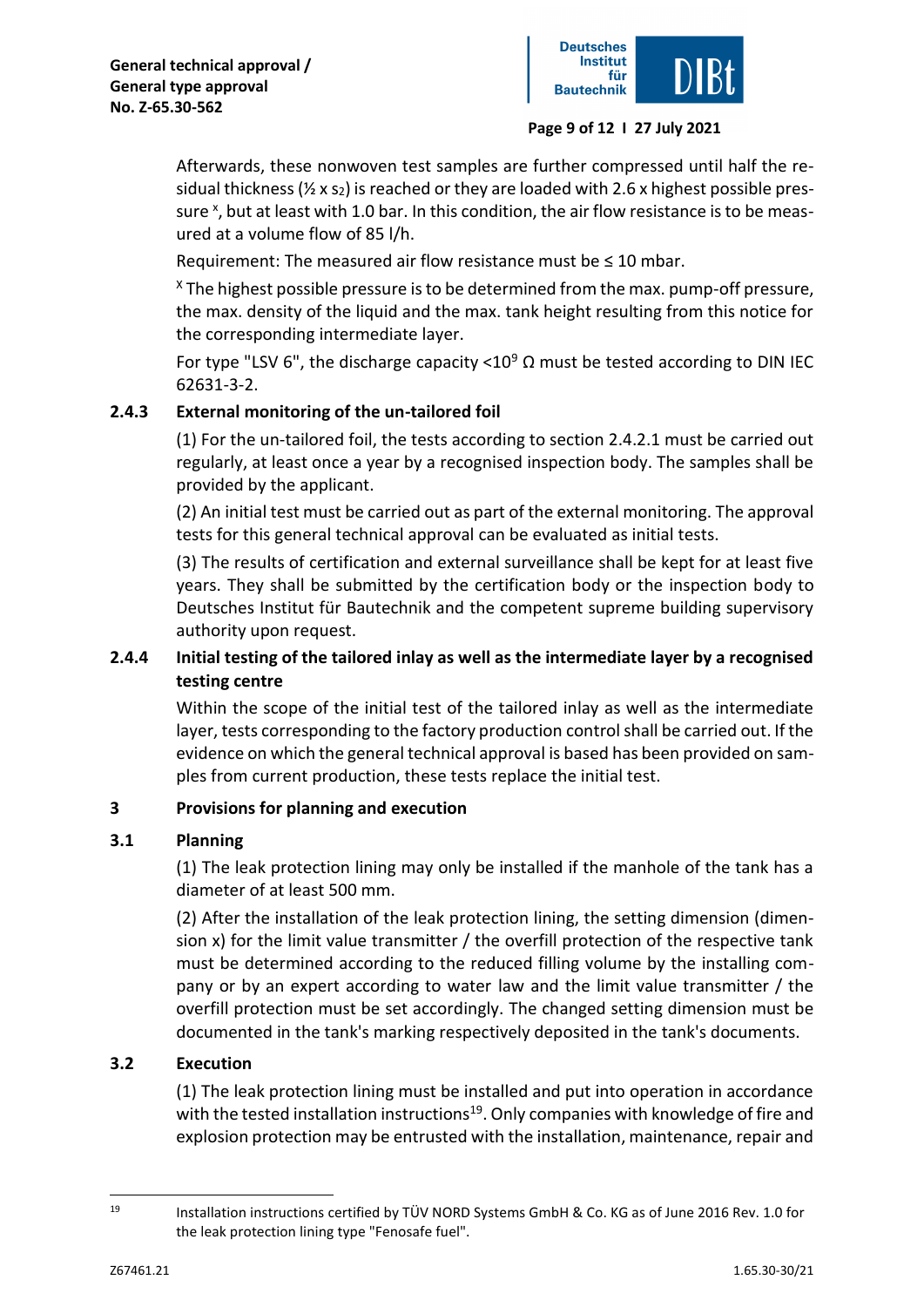

#### **Page 10 of 12 I 27 July 2021**

cleaning of the leak protection lining if these activities are carried out on tanks for liquids with a flash point ≤ 55 °C.

(2) The so-called unmanned installation of the leak protection lining (without entering the tank) may only be carried out by specialist companies that have been instructed accordingly by Fenotec GmbH. The camera inspection of the tank prior to unmanned installation may only be carried out by a test centre<sup>20</sup> confirmed by DIBt, see also installation instructions section 2.2.2.

(3) The conductive coating must be connected to earth in a suitable manner, e.g. at the manhole pit or the equipotential bonding rail of the installation.

(4) There must be an electrically conductive connection between the liquid and earth for equipotential bonding.

(5) The suction line must be gas- and liquid-tight and must be routed between the intermediate layer and the tank wall from the manhole to the tank bottom and there along the tank bottom to the end of the tank. A perforated tube (compensating line) is connected to the respective suction line by means of a plastic plug-in connection.

(6) Edges and reinforcements or reinforcement rings in the containers must be separately padded with plastic fleece, see section 2.2 (3).

(7) The intermediate layers are to be used according to section 2.2 (3).

(8) If an already operated tank is to be equipped with the leak protection lining, it must fulfil the following requirements:

- the condition of the inner tank wall must be sufficient at the time of refurbishment,

- corrosion damage must have been eliminated

- deviations from roundness must be permissible.

(9) The installing company shall submit a declaration of conformity of the design (installed leak protection lining) with this notice. This is based on the requirements according to section 4.2 of this notice.

# **4 Provisions for use, maintenance, servicing and testing**

# **4.1 Provisions for use**

(1) The operator shall attach a sign to the tank with the inscription:

"Attention! Storage tank is equipped with inner cover and vacuum leak detector. Filling may only take place when system is properly in operation."

(2) When storing liquids with a flash point  $\leq$  55 °C, the tanks equipped with the leak protection lining must not be repeatedly filled and emptied quickly. The tanks must not be operated with agitators.

(3) The following documents shall be handed over to the user of the leak protection lining:

- print of this certificate,

- declaration of conformity according to section 3.2 (9) (e.g. installation and test certificate),
- installation instructions,
- technical description of the leak detector.

<sup>&</sup>lt;sup>20</sup> Information available from DIBt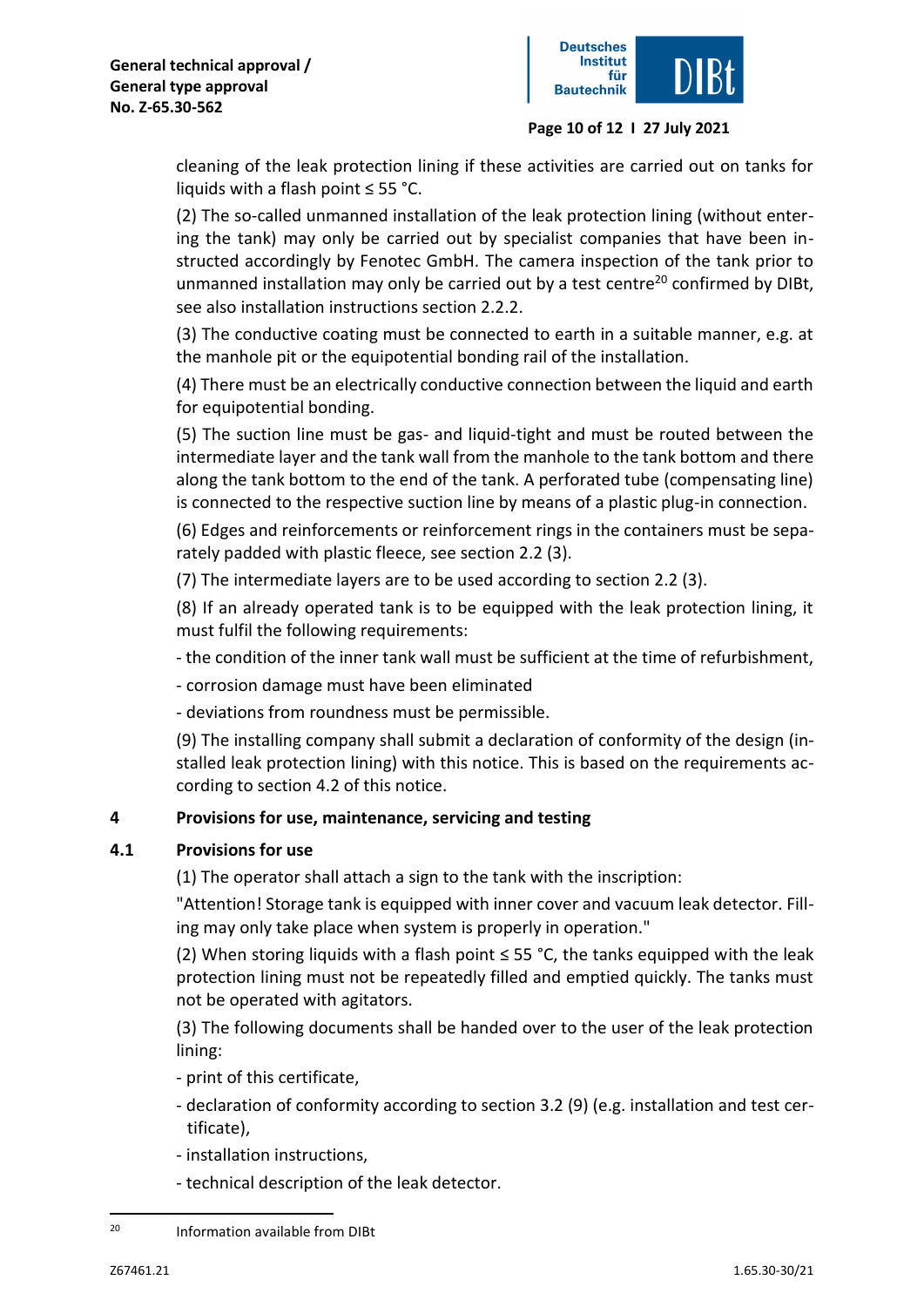

#### **Page 11 of 12 I 27 July 2021**

#### **4.2 Provisions for the commissioning tests**

(1) The following checks and tests shall be carried out by the installing company in accordance with section 3.2 (1) and (2):

- checking the identity of the construction products intended for installation,
- checking the correct installation of the inserts and their marking in accordance with Section 2.3.3,
- checking the tightness of the installed leak protection lining:

The surveillance space is first evacuated to 600 mbar negative pressure and then ventilated to 300 mbar negative pressure. The holding of the negative pressure of 300 mbar is then tested in a long-term test with the connection of a suitable measuring device (up to a maximum of 7 days, depending on the volume of the surveillance space, but at least 30 minutes). The measuring device is considered suitable if pressure changes of ≤ 1 mbar can be read.

The examination is considered passed if the following condition is met:

$$
0,1 \geq \frac{(p_B - p_E) \cdot V_1}{t} \quad [mbar \cdot l \cdot s^{-1}]
$$

- $p<sub>E</sub>$  is the pressure at the end of the test, in mbar
- $V_1$  is the volume of the surveillance space, in litres
- t is the test time, in seconds

| $0,1 \geq \frac{(p_B - p_E) \cdot V_1}{t}$ [mbar $\cdot$ l $\cdot$ s <sup>-1</sup> ]                                                                                                                                                                      |                                                       |                    |  |
|-----------------------------------------------------------------------------------------------------------------------------------------------------------------------------------------------------------------------------------------------------------|-------------------------------------------------------|--------------------|--|
| Here                                                                                                                                                                                                                                                      |                                                       |                    |  |
| pв                                                                                                                                                                                                                                                        | is the pressure at the beginning of the test, in mbar |                    |  |
| is the pressure at the end of the test, in mbar<br>PE                                                                                                                                                                                                     |                                                       |                    |  |
| $V_1$                                                                                                                                                                                                                                                     | is the volume of the surveillance space, in litres    |                    |  |
| is the test time, in seconds<br>t                                                                                                                                                                                                                         |                                                       |                    |  |
| The temperature at the beginning and end of the test should not differ by more<br>than 1 K, otherwise the temperature difference must be taken into account in the<br>test result.                                                                        |                                                       |                    |  |
| The temperature at the beginning and end of the test should not differ by more                                                                                                                                                                            |                                                       |                    |  |
| than 1 K, otherwise the temperature difference must be taken into account in the<br>test result.                                                                                                                                                          |                                                       |                    |  |
| Tank volume [I]                                                                                                                                                                                                                                           | Testing time [min]                                    | $p_B - p_E$ [mbar] |  |
| $\leq 1.000$                                                                                                                                                                                                                                              | $\geq 30$                                             | $\leq 10$          |  |
| $\leq 5.000$                                                                                                                                                                                                                                              | $\geq 30$                                             | $\leq$ 3           |  |
| $\leq 10.000$                                                                                                                                                                                                                                             | $\geq 60$                                             | $\leq 4$           |  |
| $\leq 16.000$                                                                                                                                                                                                                                             | $\geq 60$                                             | $\leq$ 3           |  |
| $\leq 30.000$                                                                                                                                                                                                                                             | $\geq 90$                                             | $\leq$ 3           |  |
| $\leq 60.000$                                                                                                                                                                                                                                             | $\geq 150$                                            | $\leq$ 3           |  |
| $\leq 80.000$                                                                                                                                                                                                                                             | $\geq 180$                                            | $\leq$ 3           |  |
| $\leq 100.000$                                                                                                                                                                                                                                            | $\geq 240$                                            | $\leq$ 3           |  |
| $\leq 200.000$                                                                                                                                                                                                                                            | $\geq 300$                                            | $\leq$ 3           |  |
| The electrically conductive connection of the leak protection lining and all installa-<br>tions for the required equipotential bonding between liquid and earth must be<br>checked. The explosion protection measures are not the subject of this notice. |                                                       |                    |  |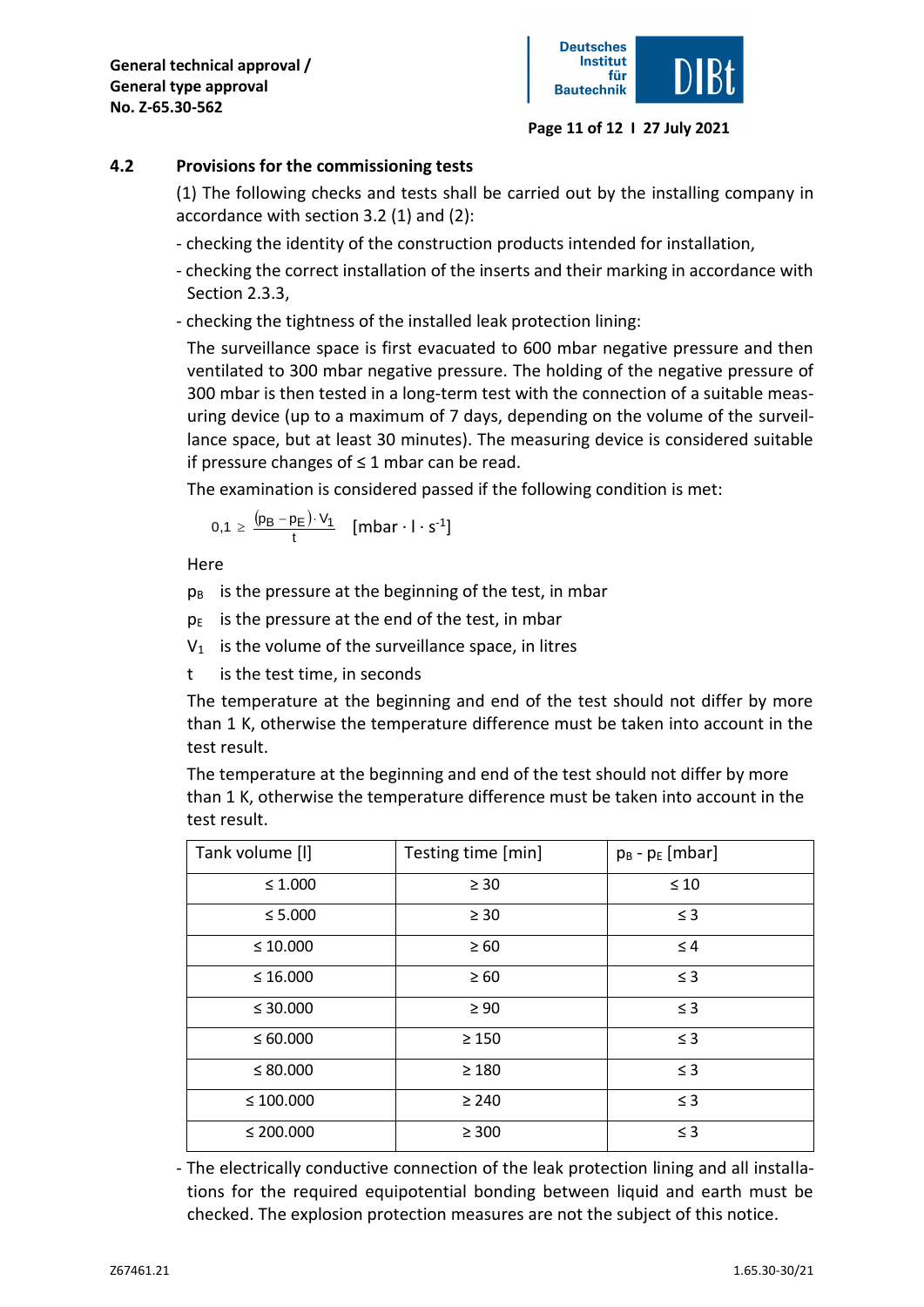

#### **Page 12 of 12 I 27 July 2021**

(2) The results of the inspections and tests shall be recorded. The records must contain at least the following information:

- designation of the leak protection lining,
- date and result of the inspection,
- signature of the person responsible for the execution control.

(3) The records shall be kept on the operator's file. They shall be submitted to Deutsches Institut für Bautechnik, the competent supreme building supervisory authority and the expert in accordance with water law upon request.

(4) If the test result is unsatisfactory, the installer must immediately take the necessary measures to remedy the fault. Inlays that do not meet the requirements are to be handled in such a way that any confusion with matching inlays is ruled out. After the fault has been remedied, the existing test must be repeated without delay - insofar as this is technically possible and necessary to prove that the fault has been remedied.

## **4.3 Provisions for periodic inspections**

(1) The leak protection lining shall be included in the tests of the tank.

(2) Recurring inspections according to other areas of law, also with regard to explosion protection, remain unaffected.

Holger Eggert Certified Head of Unit National Schoenemann